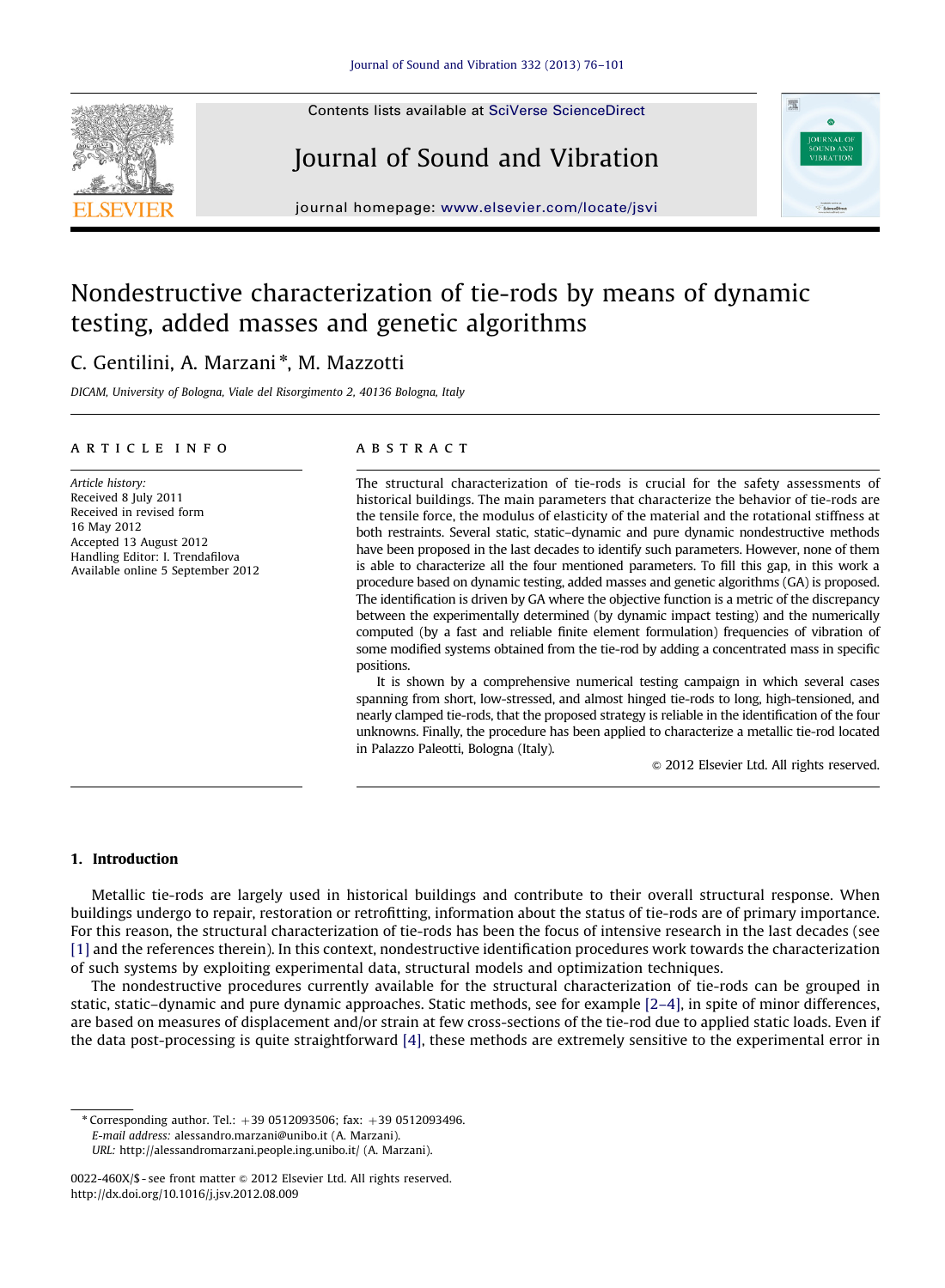the measures of displacement. In addition, since tie-rods are usually positioned at considerable heights, the need of measuring vertical deflections with respect to a reference fixed base makes static methods difficult in practice.

Mixed approaches try to identify the unknown parameters by combining static and dynamic measures [\[5,6\].](#page--1-0) The frequencies of vibration and the modal shapes of the tie-rod, which can be obtained by hammer impact testing and Fourier transforming the recorded accelerations, are usually considered as dynamic measures. Even if such methods can exploit additional dynamic information for the characterization, they are still affected by the shortcomings related to deflection measurements.

Such drawbacks are avoided in pure dynamic procedures [\[1,7–13\]](#page--1-0), where, in general, the difference between the experimental and the calculated natural frequencies of vibration is minimized in order to identify the unknown parameters.

For example, in Lagomarsino and Calderini [\[11\]](#page--1-0), an algorithm based on the first three frequencies measured by dynamic test, on an Euler-Bernoulli beam model and on the Line Search method, a gradient based searching algorithm, is presented. The unknown variables are the axial tensile force, the bending stiffness of the beam and an identical stiffness of the rotational springs at the ends. In a very recent work by Amabili et al. [\[1\]](#page--1-0), a technique that employs four to six frequencies, a Timoshenko beam model and the Nelder–Mead minimization procedure (also known as the downhill search method), is proposed. The part of the rod inserted in the masonry wall is modeled as a beam on elastic foundation of unknown stiffness. The axial force and an identical foundation spring constant are the considered unknowns.

However, if a beam structural model is assumed for the tie-rod, to verify the tie-rod structural efficiency a general identification procedure should be capable of identifying the tensile force, Young's modulus of the material and both boundary conditions. In fact if the stiffnesses of the restraints are not properly evaluated, the estimates of modulus of elasticity and tensile load are likely to be inaccurate. This might occur in arches or vaults where the tie-rod boundary conditions at the two sides can be quite different (see Fig. 1), and equal constraints should not be assumed unless verified by additional experimental tests that add complexity to the method.

To the best of authors' knowledge, none of the works related to the structural characterization of tie-rods is able to characterize the tie-rod bending stiffness, the tie-rod tensile force, and the rotational stiffness of the springs at both tie-rod ends. In addition, the available identification methods are based on sensitivity or gradient-based searching algorithms. Therefore, the success of such methodologies is strictly dependent on the initial values of the target parameters that in historical buildings can be difficult to assess.

To fill this gap, the aim of the present work is to propose an identification procedure:

- (i) capable of identifying the tie-rod Young's modulus, the applied tensile load, as well as different stiffnesses of the constraints;
- (ii) insensitive from the initial values assumed for the structural parameters;
- (iii) computationally straightforward (the numerical framework has to be easy to implement);
- (iv) feasible to execute (the experimental procedure has to be simple and rapid).

To address these purposes, the following strategy has been followed. An optimization scheme driven by genetic algorithms (GA) has been adopted [\[14\].](#page--1-0) Even if often employed in inverse problems [\[15–18\]](#page--1-0), GA have never been used in this context. As well known, differently from gradient-based optimization procedures, GA optimization results are minimally affected by the initial guess of the target variables. The basic idea of GA is to select an optimal individual from a population of individuals that represent potential solutions of the problem. In this study, each individual is a 4  $\times$  1 vector of unknowns, i.e. Young's modulus, the tensile force and the rotational stiffnesses of both the elastically restrained ends. By applying genetic operators, the solution evolves generation-by-generation to the global optimum. Each individual is evaluated via an objective function here designed as



Fig. 1. Metallic tie-rods in a historical building. Note the insertions of the tie-rods into the Corinthian capital and into the masonry wall.